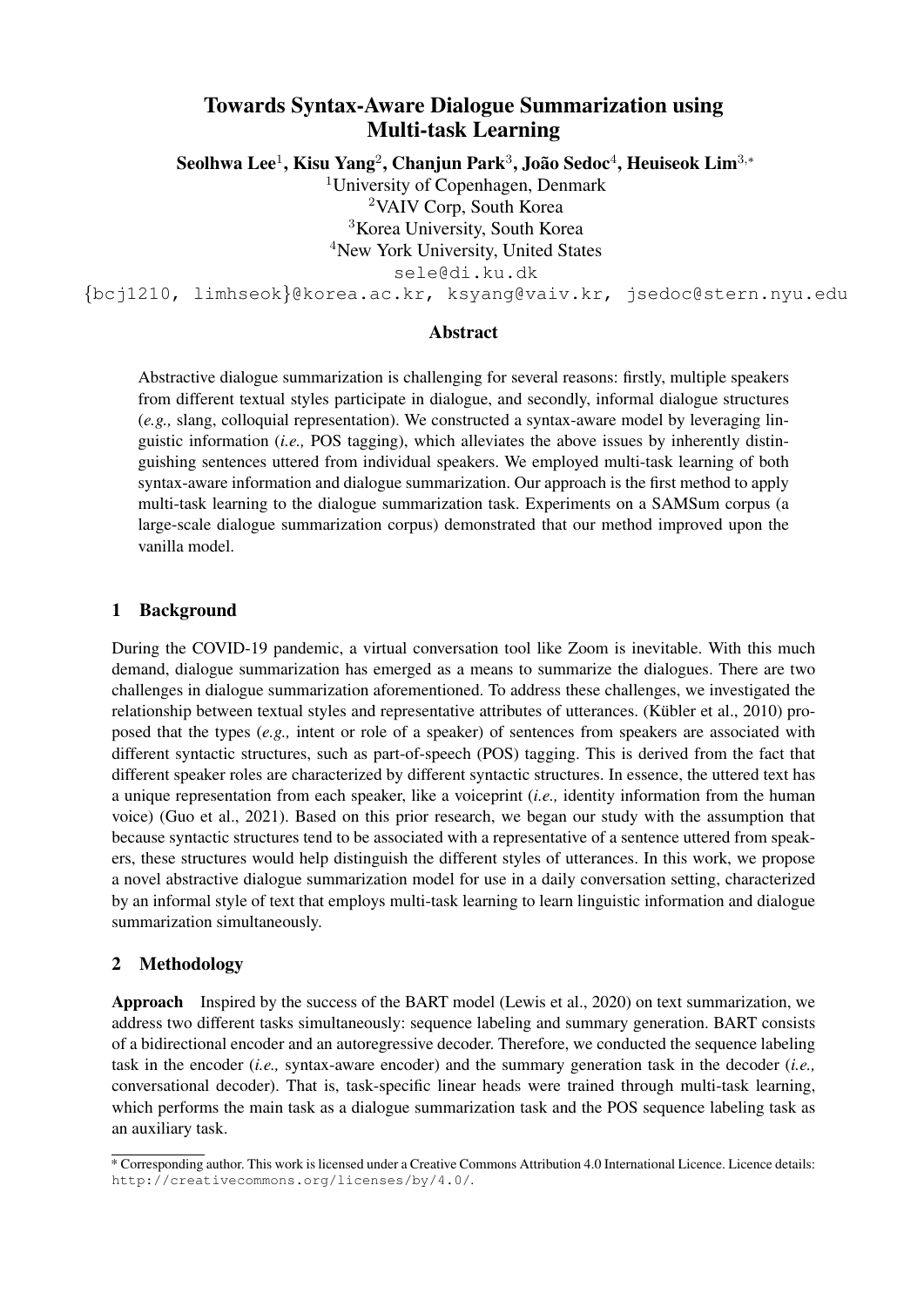

Figure 1: (a) Speaker style example of frequency of POS tags. (b) Speaker utterances example. (c) The syntax-aware encoder with a task-specific linear head learns the sequence labeling task given the dialogue. (d) The conversational decoder learns the dialogue summarization task through the linear head.

Proposed Model The architecture in Figure 1 shows (a) the example of a uttering style from speaker based on POS frequencies, and (b) the input sequence to the utterances with separation token, and also (c) the application of syntax-aware information conducting sequence labeling, and finally (d) the decoder received syntax-aware encoder representation to generate summaries. Finally, we employed the joint training manner by using the  $\lambda$  parameter to adjust the strength in sequence labeling task for multi-task learning.

Experimental Setup We trained and evaluated our model on a large-scale dialogue summary dataset SAMSum (Gliwa et al., 2019) based on ROUGE (Lin, 2004) and BertScore (Zhang et al., 2019) metrics. We automatically annotated seqeunce labels (Gimpel et al., 2010) for all the utterances as these are not included in the SAMSum corpus. Also, we tested the different setting input type as LONGEST-10 in our proposed model to retain the utterance format. LONGEST-10 takes ten lengthy utterances of the dialogue inspired by LEAD-3 (See et al., 2017). We used the BART-base model to initialize the backbone of the encoder/decoder frame and followed the default settings. The learning rate was set to 3e-4. We trained the model for 20 epochs. Also, we set  $\lambda$  as 0.1 in the final model. The training was conducted on a single RTX 8000 GPU with 48 GB memory.

## 3 Results & Discussion

Results In Table 1, we present the ROUGE-1, ROUGE-2, and ROUGE-L scores between our model and other, comparison models. Our proposed model improved the other baselines with respect to F1 for all ROUGE scores. *As hypothesized previously, our experiments demonstrate that the usage of linguistic information is worthwhile to enhance the model performance.* The key factor related to the overall lower performance of the baseline models seems to be that the baseline models fundamentally are not based on the language model; however, the DynamicConv model with the GPT-2 embeddings is based on the usage of pretrained embeddings from the language model GPT-2, which is trained on a large corpus.

| Model                                          | Type                     | <b>ROUGE-1</b> |                          |                          | <b>ROUGE-2</b> |                          |       | <b>ROUGE-L</b> |                          |       |
|------------------------------------------------|--------------------------|----------------|--------------------------|--------------------------|----------------|--------------------------|-------|----------------|--------------------------|-------|
|                                                |                          | Е              |                          | R                        |                |                          | R     |                |                          |       |
| Pointer Generator (See et al., 2017)*          | -                        | 0.401          | $\overline{\phantom{a}}$ | $\overline{\phantom{a}}$ | 0.153          | $\overline{\phantom{a}}$ | -     | 0.366          | ۰                        |       |
| DynamicConv + GPT-2 (Wu et al., 2019)*         | $\overline{\phantom{a}}$ | 0.418          | $\overline{\phantom{a}}$ | -                        | 0.164          | $\overline{\phantom{a}}$ | -     | 0.376          | $\overline{\phantom{a}}$ |       |
| Fast Abs RL Enhanced (Chen and Bansal, 2018)*  | -                        | 0.420          | $\overline{\phantom{a}}$ | $\overline{\phantom{0}}$ | 0.181          | $\overline{\phantom{a}}$ | -     | 0.392          |                          |       |
| BART +                                         | LONG-10                  | 0.426          | 0.488                    | 0.419                    | 0.188          | 0.220                    | 0.184 | 0.419          | 0.464                    | 0.415 |
| Syntax-aware BART $\uparrow$ ( $\lambda$ =0.1) | LONG-10                  | 0.431          | 0.486                    | 0.426                    | 0.189          | 0.216                    | 0.186 | 0.420          | 0.460                    | 0.418 |

Table 1: Performance comparison of the proposed method with different models on the test set. \* denotes the results from (Chen and Yang, 2020), and † corresponds to our proposed method model, which shows the best performance (LONGEST-10). Note that F, P, and R indicate F1, precision, and recall scores, respectively.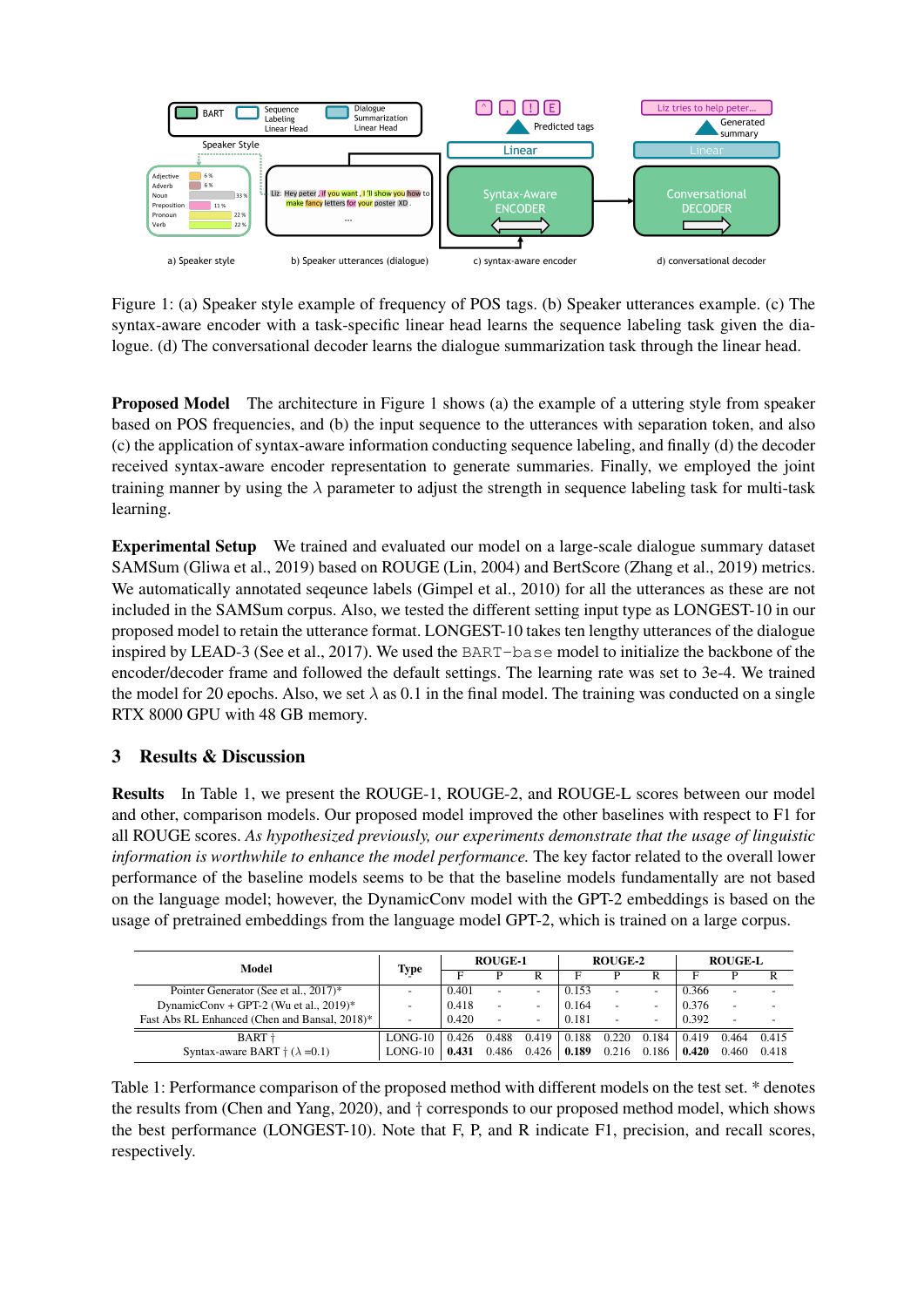In Table 2, we find our proposed method slight improvement than baseline model although the score margin is not high. This result could support the hypothesis that our approach has a positive influence on model performance.

| Model                           | BertScore |
|---------------------------------|-----------|
| <b>BART</b>                     | 0.90      |
| Syntax-aware BART (ours)   0.91 |           |

The benefits of our approach are firmly shown in Table 3. It is unknown whether 'uni' is the name of a store or a specific

Table 2: Performance of BertScore.

place in the conversation, but the proposed model generates the 'uni' into 'the university', unlike the baseline model. Although it is different from the reference's intention, our proposed model can be interpreted as having syntax-aware characteristics by completing a word as related to the place. The second example also shows the complete grammar as to added 'a' in our proposed method.

| <b>REF</b>               | Ali left his wallet at Mohammad's place.                    |
|--------------------------|-------------------------------------------------------------|
|                          | Mohammad'll bring it to uni tomorrow.                       |
| Syntax-aware BART (ours) | Mohammad found Ali's wallet yesterday.                      |
|                          | He will bring it to the university tomorrow.                |
| <b>BART</b>              | Ali found his wallet.                                       |
|                          | Mohammad will bring it to uni tomorrow.                     |
| <b>REF</b>               | Maddie will buy a white bread and apples on John's request. |
| Syntax-aware BART (ours) | Maddie is in Asda.                                          |
|                          | John will buy a white bread and apples for Maddie.          |
|                          | Maddie is in Asda.                                          |
| <b>BART</b>              | John will buy white bread and some apples in Gala.          |

Table 3: Examples for model generated from ours and BART model (baseline). REF– reference summary, Blue– ours, Red–baseline.

Conclusions In this study, we proposed a novel syntax-aware sequence-to-sequence model that leverages syntactic information, considering the informal daily chat structure constraints, and implicitly distinguishes the different textual styles from multiple speakers for dialogue summarization. We benchmarked the experiments using the SAMSum corpus, and the experimental results demonstrate that the proposed method improves comparison models for all ROUGE scores. We concluded that the proposed approach has a positive impact on syntax awareness than baseline.

#### Acknowledgements

This research was supported by the MSIT(Ministry of Science and ICT), Korea, under the ITRC(Information Technology Research Center) support program(IITP-2018-0-01405) supervised by the IITP(Institute for Information Communications Technology Planning Evaluation). This work was supported by the National Research Foundation(NRF), Korea, under project BK21 FOUR.

### References

- Yen-Chun Chen and Mohit Bansal. 2018. Fast abstractive summarization with reinforce-selected sentence rewriting. *arXiv preprint arXiv:1805.11080*.
- Jiaao Chen and Diyi Yang. 2020. Multi-view sequence-to-sequence models with conversational structure for abstractive dialogue summarization. *arXiv preprint arXiv:2010.01672*.
- Kevin Gimpel, Nathan Schneider, Brendan O'Connor, Dipanjan Das, Daniel Mills, Jacob Eisenstein, Michael Heilman, Dani Yogatama, Jeffrey Flanigan, and Noah A Smith. 2010. Part-of-speech tagging for twitter: Annotation, features, and experiments. Technical report, Carnegie-Mellon Univ Pittsburgh Pa School of Computer Science.
- Bogdan Gliwa, Iwona Mochol, Maciej Biesek, and Aleksander Wawer. 2019. Samsum corpus: A human-annotated dialogue dataset for abstractive summarization. *arXiv preprint arXiv:1911.12237*.